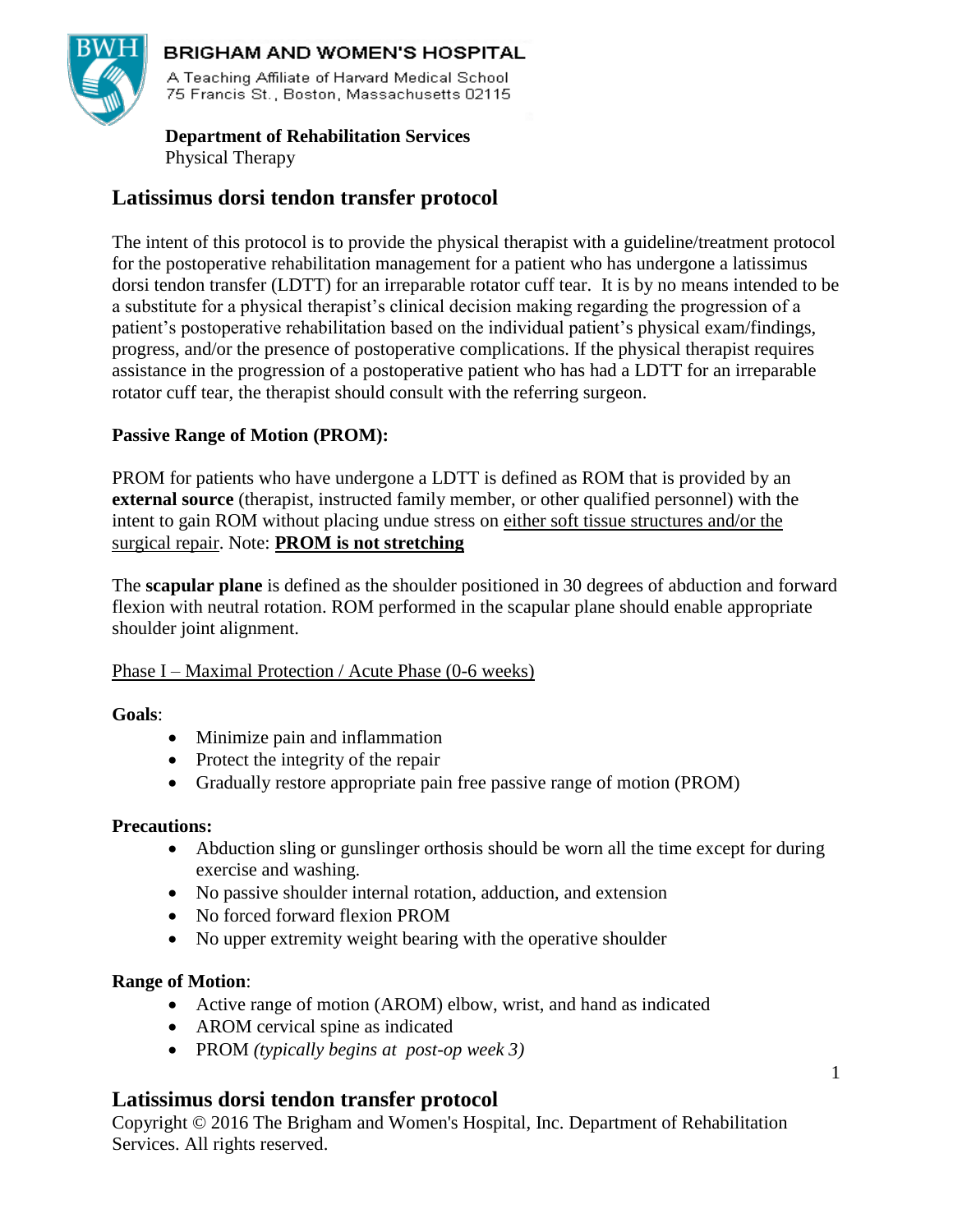- Forward flexion as tolerated
- Forward elevation in the scapular plane as tolerated
- External rotation neutral to end range of motion (ROM) as tolerated

## **Strengthening:**

- Scapular retraction
- Shoulder shrugs
- Sub maximal pain free deltoid isometrics

## **Modalities:**

- Frequent cryotherapy as indicated
- Interferential or high volt electrical stimulation for pain control as indicated

Criteria for progression to Phase II:

- Minimal pain with PROM program
- Forward elevation PROM to at least 90°
- external rotation PROM to 30<sup>o</sup>

### Phase II – AROM Phase (begin at post-op week 6)

#### **Goals**

- Restore functional AROM
- Facilitate latissimus dorsi to function as an external rotator and depressor of the shoulder
- Restore proprioception
- Encourage use of the operative upper extremity for light activities of daily living
	- Enhance strength to allow for active motions
	- Successful weaning from abduction sling or gunslinger orthosis

## **Precautions:**

- No forced shoulder internal rotation, adduction, or extension stretching
- No forced forward flexion PROM
- No shoulder strengthening exercises
- No lifting or carrying with the operative upper extremity

## **Range of Motion**

- Continue AROM elbow, wrist, and hand as indicated
- Continue AROM cervical spine as indicated
- PROM
	- Forward flexion as tolerated, no forceful stretching
	- Forward elevation in the scapular plane as tolerated
	- External rotation neutral to end ROM as tolerated
	- Internal Rotation as tolerated, no forceful stretching
	- Extension to tolerance, no forceful stretching

# **Latissimus dorsi tendon transfer protocol**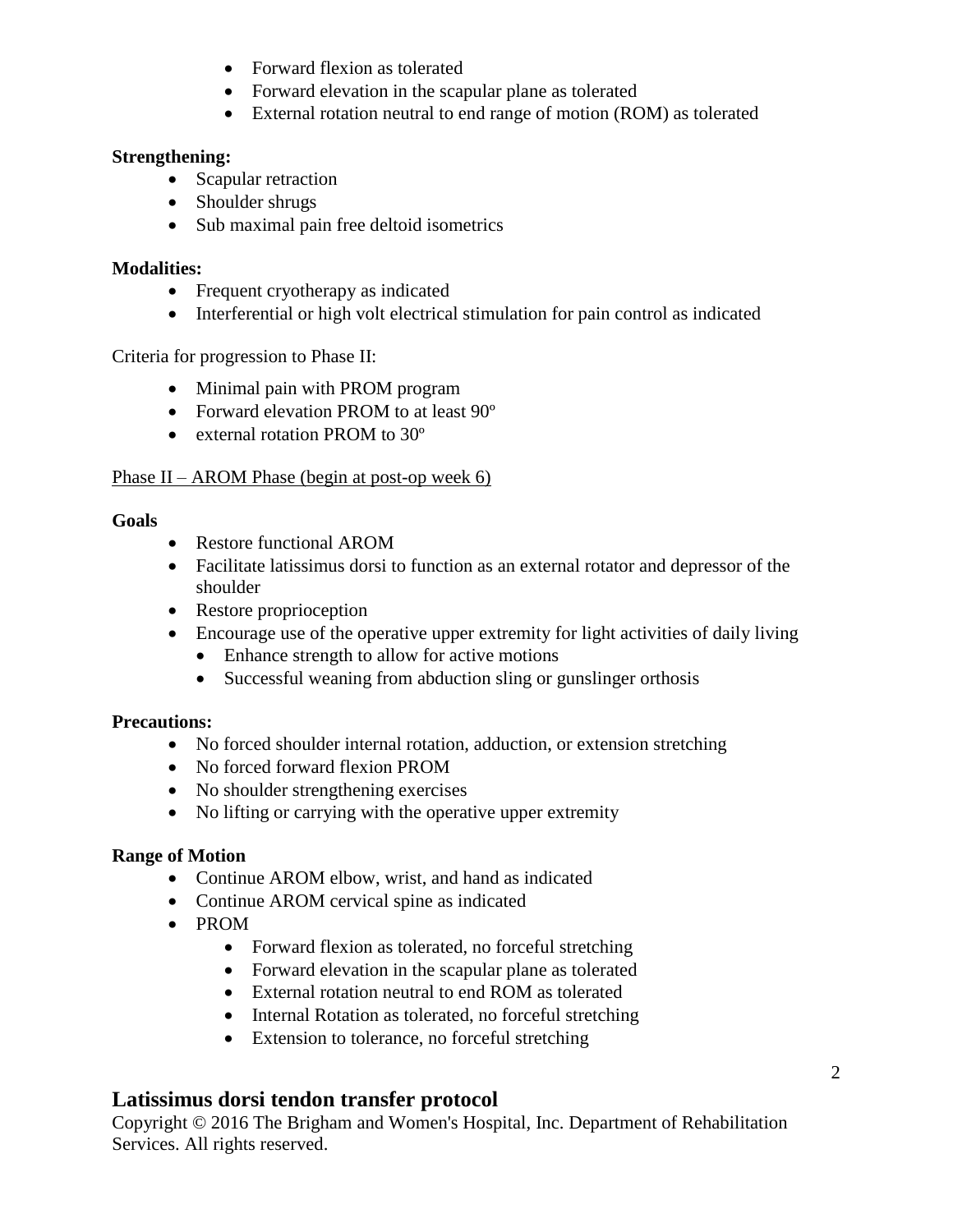- Horizontal adduction, no forceful stretching
- Active assisted range of motion (AAROM) and AROM (Begin in supine and sidelying then progress to antigravity positions as appropriate)
	- Forward Flexion (lawn chair progression) \*
	- Forward elevation \*
	- External Rotation \*
	- Internal Rotation
	- Prone Rowing AROM Exercises for periscapular musculature
- Joint Mobilizations as indicated

## **Strengthening:**

- Scapular retraction
- Shoulder shrugs
- Rotator Cuff Isometrics Submaximal
	- Internal Rotation
- Wall or table push-up plus

**\*Use of a biofeedback device is helpful for visual and auditory feedback to re-educate the Latissimus muscle to function as an external rotator and elevator. Neuromuscular electrical stimulation (NMES) is useful to assist in muscular recruitment as well.** 

#### **Proprioception & Stability**

• Light open chain proprioceptive and rhythmic stabilization exercises as tolerated

Criteria for progression to Phase III:

- Uncomplicated postoperative course
- Minimal pain with exercise
- Forward AROM elevation to, at least, 90<sup>°</sup> in upright position with minimal to no deltoid hiking
- Good recruitment of latissimus muscle with AROM forward elevation
- Functional AROM with ER and IR

### Phase III – Initial Strengthening (not to begin before 12 weeks postoperatively):

#### **Goals:**

- Maintain and enhance optimal PROM/AROM
- Re-establish shoulder proprioception
- Regain muscle strength and shoulder stability

#### **Precautions:**

- No forced stretching all planes
- No heavy lifting or carrying with the operative upper extremity
- No sports activity
- No strengthening with heavy weights or weight equipment

## **Latissimus dorsi tendon transfer protocol**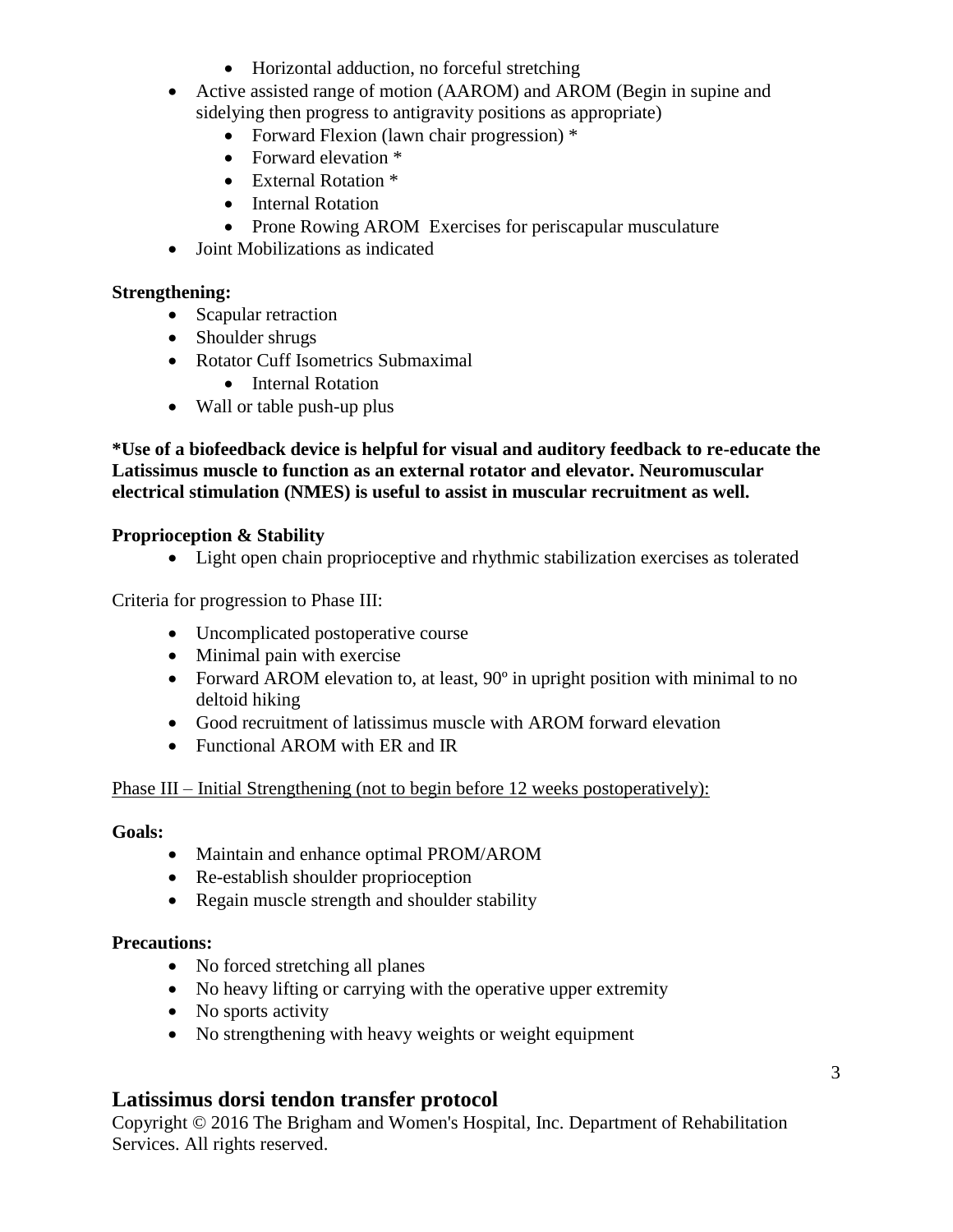### **Range of Motion:**

- Continue above as indicated
- Initiate gentle terminal stretching as indicated all planes
- Joint mobilizations as indicated

#### **Strengthening (sport cord / resistance tubing / light free weights):**

(Begun in supine and sidelying then progressed to antigravity positions as appropriate)

- Deltoid
- Periscapular musculature
- External Rotation (isometrics progressed to isotonics)
- Internal Rotation
- Biceps, Triceps, general UE conditioning
- Light closed chain activities

#### **Proprioception**:

- Position awareness exercises (Sport Rac, if available)
- Rhythmic Stabilization exercises

#### **Criteria for progression to Phase IV**:

- Patient able to demonstrate proper proprioceptive awareness
- Adequate muscle performance for ER/IR
- Good recruitment of latissimus with active external rotation, and forward elevation

#### Phase IV – Advanced Strengthening/Return to activity:

#### **Goals:**

- Restoration of shoulder endurance, strength, and power
- Optimize neuromuscular control

#### **Precautions:**

- No forced stretching all planes
- No heavy lifting or carrying with the operative upper extremity
- No strengthening with heavy weights or weight equipment

#### **Strengthening:**

- Progress Resistive Exercises as tolerated
- Initiate push-up plus progression
- Gentle weight training
	- $\bullet$  Hands in sight / no wide grip exercises
	- Avoid cross body activities (avoid combined IR and adduction activities)
	- Minimize overhead activities
- Light sport / recreation activity specific skills

## **Latissimus dorsi tendon transfer protocol**